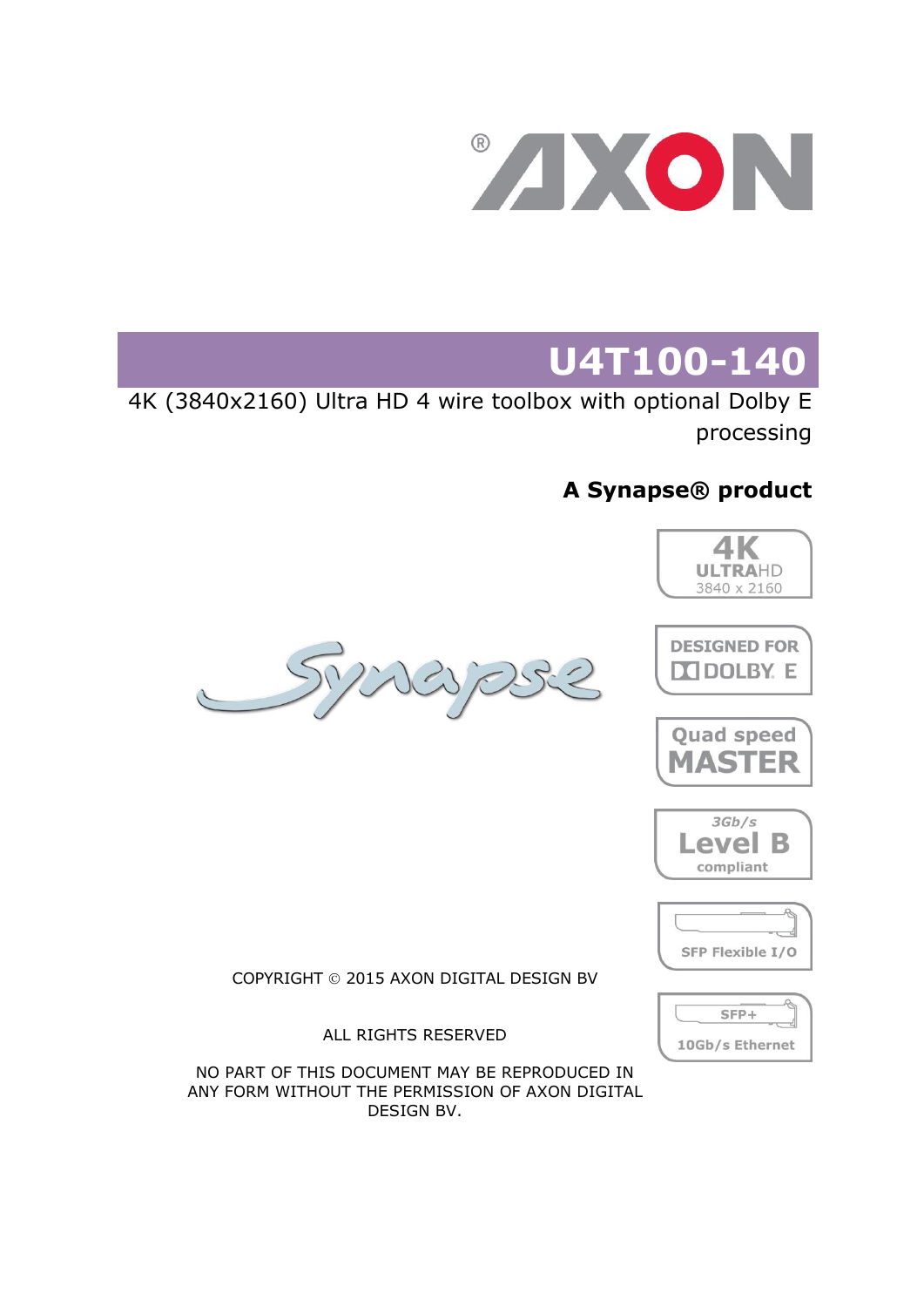### **Block schematic & I/O panel**



|                                   |                            | K.                                       |                                              |                |
|-----------------------------------|----------------------------|------------------------------------------|----------------------------------------------|----------------|
| 3Gb/s, HD, SD SDI INPUT 1         | 3Gb/s, HD, SD SDI INPUT 2  | $\bm{\circledcirc}$<br>$\bm{\circ}$      | O<br>0                                       | relay bypasses |
| 3Gb/s, HD, SD SDI INPUT 3         | 3Gb/s, HD, SD SDI INPUT 4  | $\bullet$<br>$\circledcirc$              | 10<br>$\bm{\copyright}$                      |                |
| 3Gb/s, HD, SD SDI OUTPUT 1        | 3Gb/s, HD, SD SDI OUTPUT 2 | $\bm{\circledcirc}$<br>$\bm{\mathsf{O}}$ | 0                                            |                |
| 3Gb/s, HD, SD SDI OUTPUT 3        | 3Gb/s, HD, SD SDI OUTPUT 4 | $\bm{\circledcirc}$<br>$\bm{\circ}$      | $\bm{\circledcirc}$<br>$\bm{\mathsf{\odot}}$ |                |
| INPUT/OUTPUT SFP-1 (DUAL CHANNEL) |                            |                                          |                                              |                |
| INPUT/OUTPUT SFP-2 (DUAL CHANNEL) |                            |                                          |                                              |                |
| Gigabit ETHERNET                  |                            |                                          |                                              |                |
| GPI I/O, LTC, METADATA            |                            |                                          |                                              |                |
|                                   |                            | ⊛                                        | 41                                           |                |

BPH32 BHX32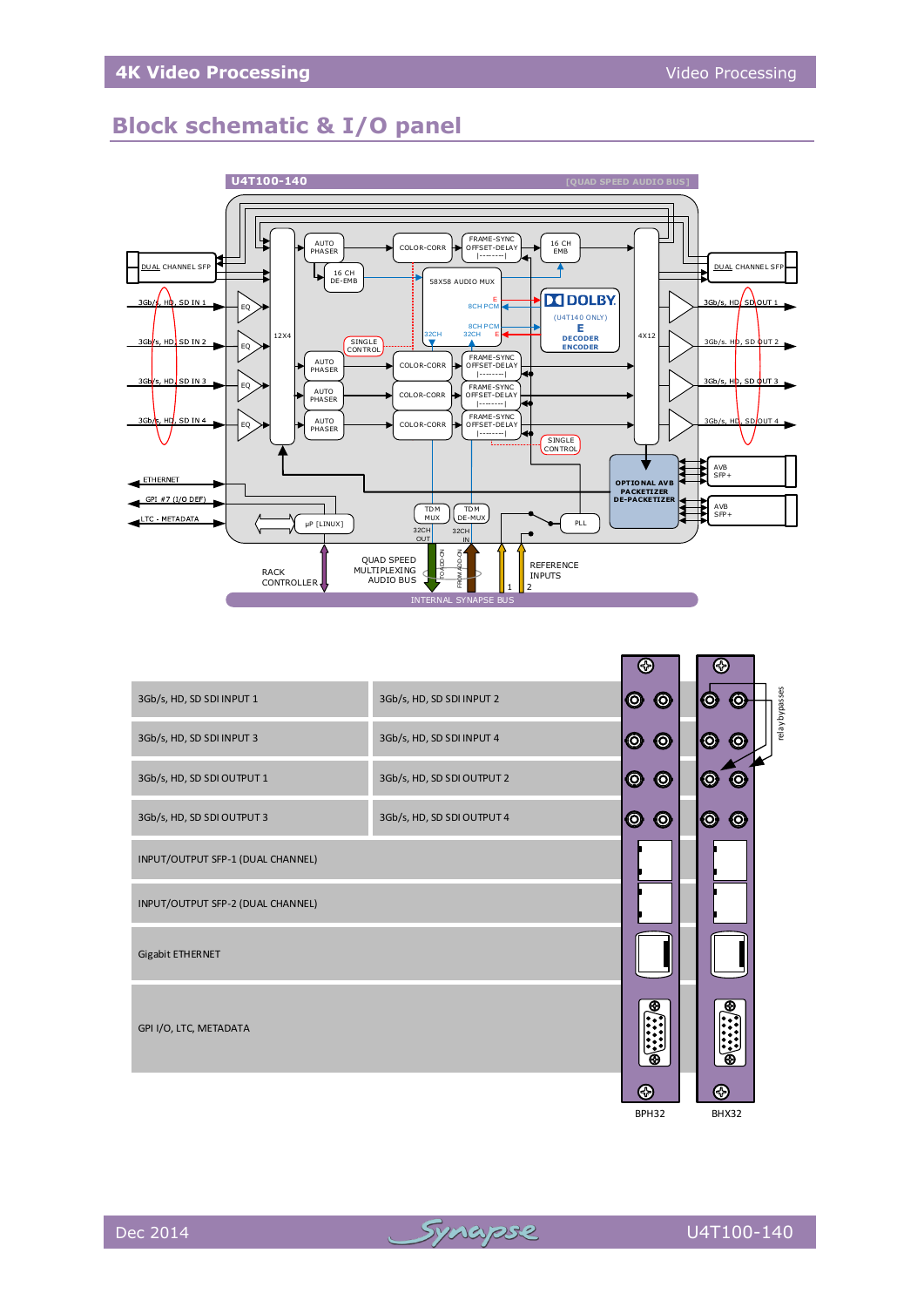### **Features**

The U4T100 and U4T140 are 4k (4 wire) production toolboxes that will ease the challenges of a 4 wire production setup where the left top corner (channel A) is used to carry VANC and HANC data like timecode and embedded audio

The I/O is capable of handling four times 1080p formatted as level A, level B or 2Si (two sample interleaved)

The '140' has an extra Dolby E encoder and decoder on board and will be capable of handling these signals internally. A quad speed audio bus can be used for additional Dolby E processing or other audio processing by using an ADD-ON card like the DEE28

- <sup>4</sup> 4 inputs (in future expandable to 8 inputs)
- 4 internal processing channels
- **4** input autophasers
- 4 Framesyncs and offset delay blocks controllable in two stages (LT+rest)
- RGB color correction of all 4 processing channels as one
- $\blacksquare$  4 times 1080p50 or 59.94 input
- Level A,B and 2Si compliant
- <sup>4</sup> 4 outputs (in future expandable to 8 inputs)
- **Extreme low intrinsic latency of 5 lines**
- 4K 4 wire (3840 x 2160)
- **•** Compatible with the following formats (auto selecting)
	- $1080p59.94$
	- $1080p50$
- Transparent for 16 channels of embedded audio
- Full control and status monitoring through the front panel of the SFR04/SFR08/SFR18 frame and the Ethernet port (ACP)

### **Applications**

- All 4k 4 wire challenges
- Synchronization<br>Auto phasing
- Auto phasing
- embedding and de-embedding from left top channel
- **Encoding and decoding to and from Dolby E embedded data**
- 4 wire synchronization and alignment
- Color correction
- Level A to level B or to 2Si conversion in any direction.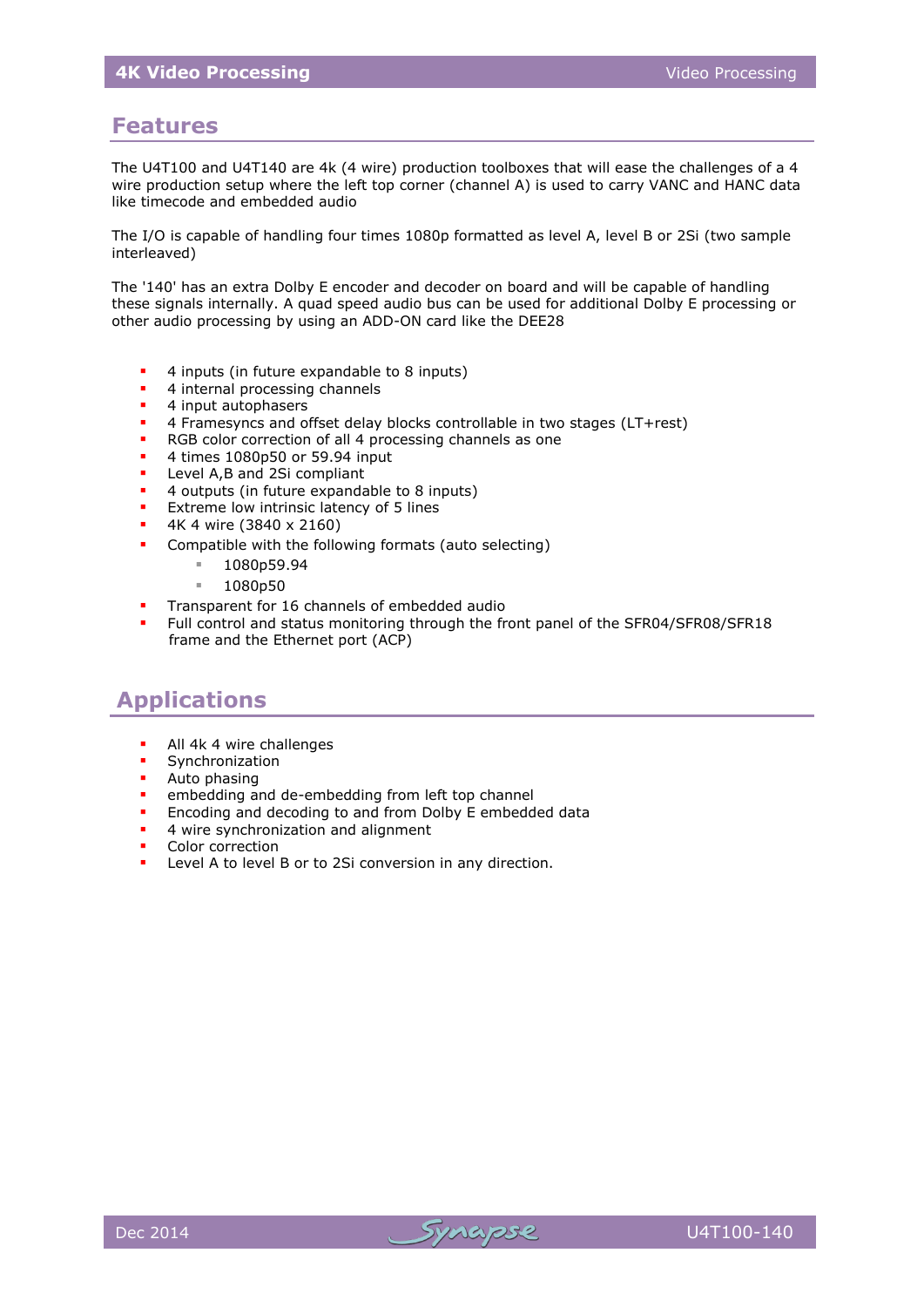### **Ordering information**

#### **Module:**

- **U4T100:** 4k (4 wire) toolbox
- **U4T140:** 4k (4 wire) toolbox with embedded Dolby processing

#### **Standard I/O:**

**BPH32\_U4T100:** I/O panel for U4T100 or U4T140

#### **Relay bypass I/O:**

**BHX32\_U4T100:** I/O panel for U4T100 or U4T140 with relay bypass

#### **Fiber outputs:**

**Standard video SFP** 

#### **Fiber inputs:**

**F** Standard video SFP